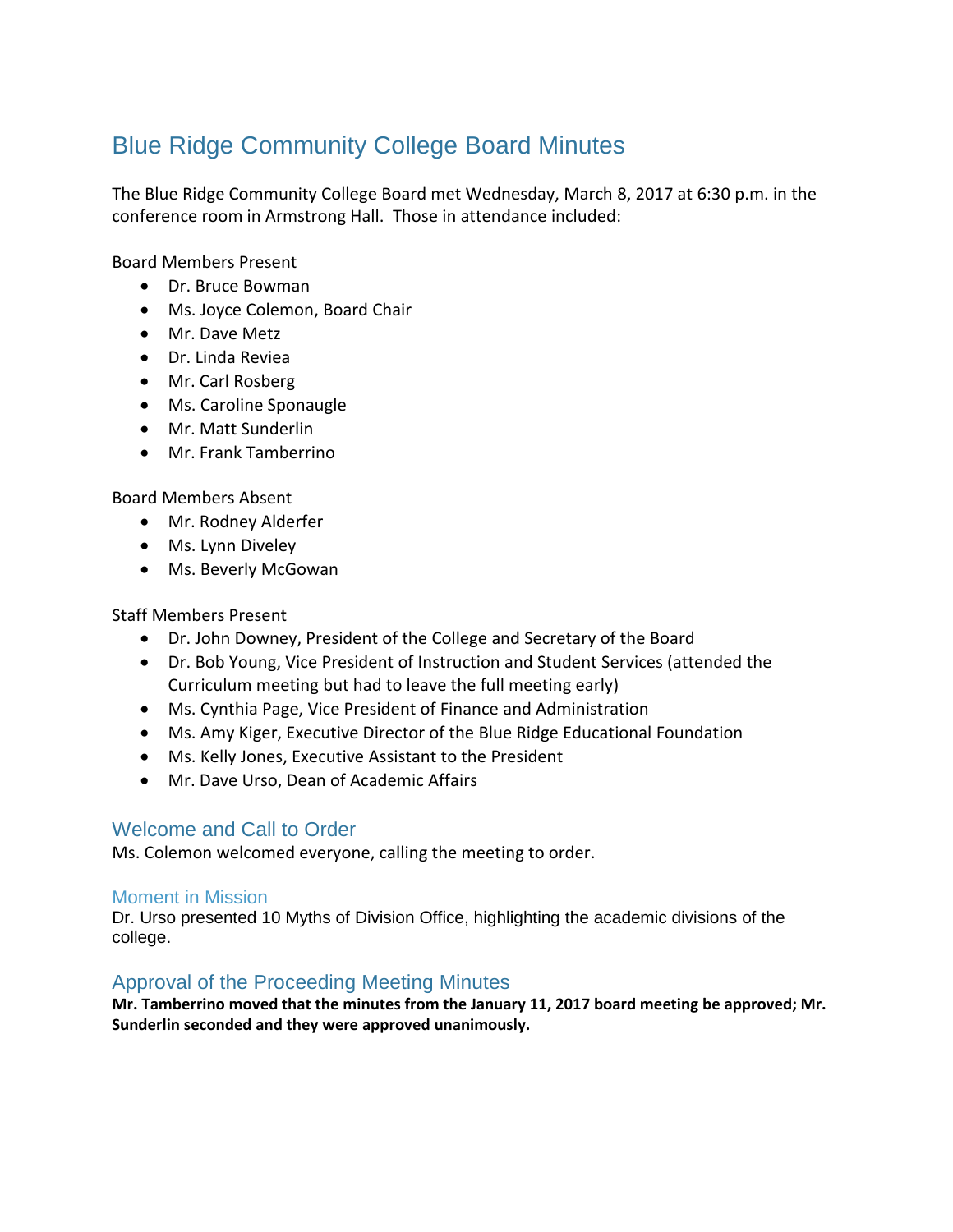# Finance and Facilities

As quorum was not present at the Finance and Facilities meeting so informational reports were presented to the committee, for the full board to vote on.

Ms. Page presented the local funds financial results for the current fiscal year through January 31, 2017. As noted at the prior meeting, the commissions for the Bookstore Fund are expected to be lower than budgeted due to the structure of the contract and reduced sales volume. Expenses will be managed so that the fund is not overspent.

#### **Dr. Bowman moved to approve the reports from the Finance and Facilities committee and to file for audit; Dr. Reviea seconded and this was approved unanimously.**

Ms. Page reviewed the status of construction projects:

Parking deck – Five bids were received for the construction of the deck. The lowest bid was \$510,000 over budget. The proposed design has been modified to eliminate features such as thin set brick, a precast wall at the back of the deck, a reduction of the amount of glass on the stairwells, etc. BRCC has agreed to infuse an additional \$128,000 into the project and to absorb the cost of the local inspection salary (\$60,000). Costs from non-construction items (commissioning, advertising, etc.) have been revised to add funds to the construction. With these actions, the project costs can be covered. The contracts have not yet been finalized.

Bioscience Building – Ms. Page reported that five companies have been shortlisted for the Construction Management of the Bioscience building. They are to submit information by April 6 and interviews are scheduled for April 28.

Ms. Page provided a handout which updated enrollment by locality for non-credit and credit programs

Ms. Page told the committee that the College does not intend to change student fees for the coming year for parking, student activities, or the recreation center. As a reminder, the VCCS sets the tuition rate.

#### **Curriculum and Student Affairs**

Mr. Tamberrino reported for the committee that **the following items were recommended from committee for approval; they were approved unanimously.**

- 1. Approval of new rationale:
	- a. For the Associate of Arts and Sciences degree
	- b. For the Associate of Science degree
	- c. For the Associate of Applied Science degree
- 2. Approval of course activation (all currently in the VCCS Master Course File):
	- a. ADJ 115 Patrol Procedures, ADJ 117 Police Communications and Records, ADJ 127 Firearms and Marksmanship, ADJ 130 Introduction to Criminal Law, ADJ 131 Legal Evidence, ADJ 240 Techniques of Interviewing, ADJ 241 Correctional Law
	- b. BIO 150 Introductory Microbiology, with pre-requisites
	- c. ENG 115 Technical Writing and addition to Approved General Education Courses for the Associate of Applied Science Degree programs
	- d. BIO 253 Biotechnology Concepts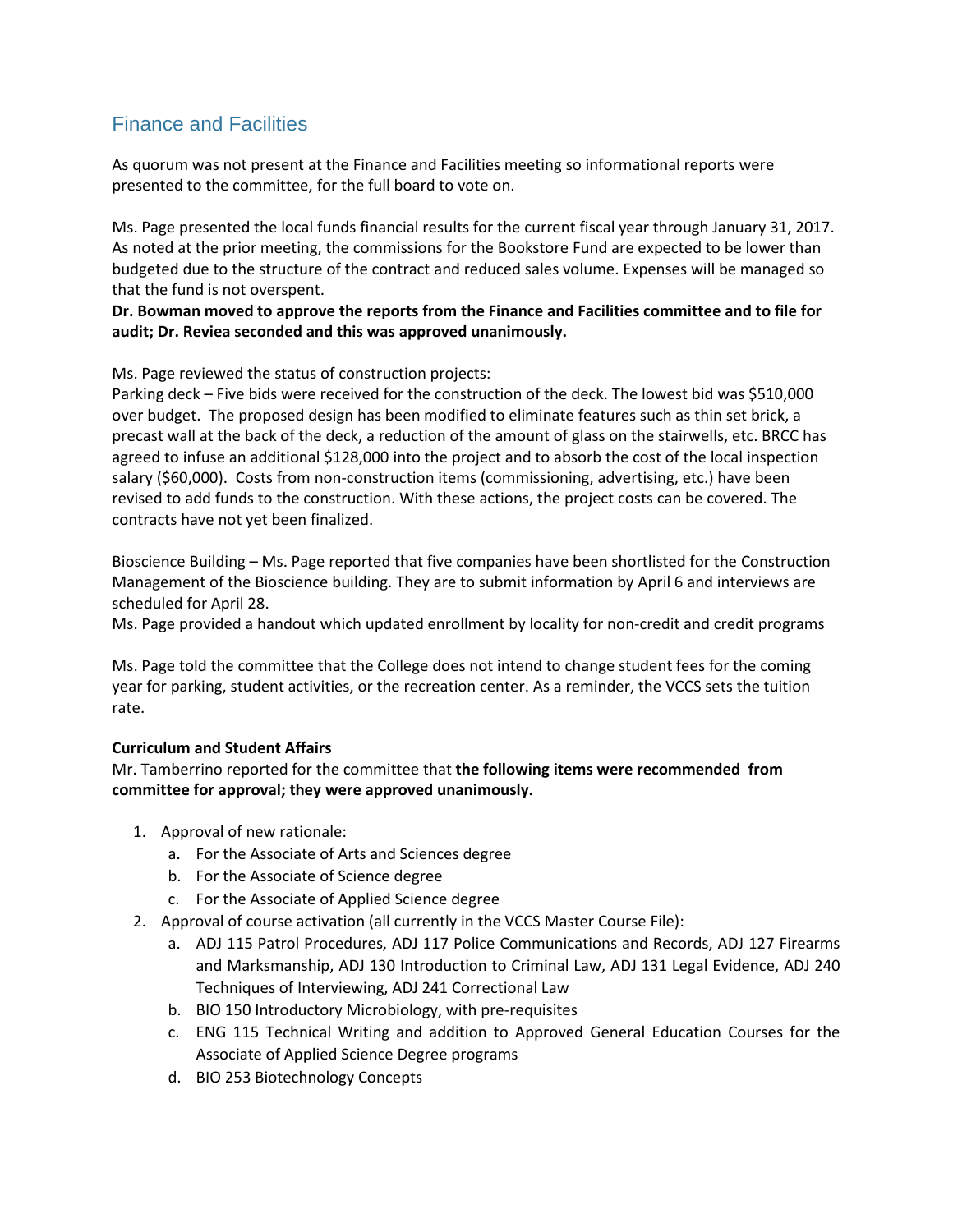- e. ITN 107 Personal Computer Hardware, ITN 262 Network Communication, Security and Authentication, and ITN 276 Computer Forensics I
- 3. Approval of new programs:
	- a. New specialization: AAS Information Systems Technology, Cyber Security
	- b. New AAS: Advanced Manufacturing Technology
		- i. New specialization: Mechatronics
		- ii. New specialization: Manufacturing Engineering Technology
		- iii. New specialization: Manufacturing Operational Excellence
		- iv. New specialization: Manufacturing Bio-Technology
		- v. CSC Mechatronics I, CSC Mechatronics II, CSC Mechatronics III, CSC Mechatronics IV
		- vi. CSC Engineering Technician I, CSC Engineering Technician II
		- vii. CSC Manufacturing Operations and Process Improvement I, CSC Manufacturing Operations and Process Improvement II
		- viii. CSC Manufacturing Biotechnology I, CSC Manufacturing Biotechnology II
- 4. Approval of changes to the:
	- a. Associate of Arts and Sciences College/University Transfer degree
	- b. Veterinary Technology and Aviation Maintenance Technology AAS degree
	- c. Art: Introduction to Two-Dimensional Art CSC
	- d. Art: Introduction to Three-Dimensional Art CSC
	- e. Addition of ENG 115 Technical Writing to: Automotive Analysis and Repair (DIPL), Aviation Maintenance and Technology (on-campus and on-line AAS), Aviation Powerplant (on-campus and on-line CERT), Aviation Airframe (on-campus and on-line CERT), Mechanical Design Technology (AAS), Computer and Electronics (AAS), Computer and Electronics, Secure Computer Networking Specialization (AAS)
	- f. Health Technology, Nursing AAS
	- g. Information Systems Technology AAS
	- h. Information Systems Technology, Business Specialization AAS
	- i. Administration of Justice AAS
	- j. Administration of Justice, Corrections Specialization AAS
	- k. Administration of Justice, Law Enforcement Specialization AAS
- 5. Approval of discontinuation of the:
	- a. High-Tech Crime Investigation CSC
	- b. Alternative Energy CSC
	- c. Business Management and Productivity CSC
	- d. Mechanical Maintenance CSC
	- e. Electrical Fundamentals CSC
- 6. Approval of Prior Learning Manual additions/changes for:
	- a. Criminal Justice Academy training courses
		- b. BRCC Workforce Services
			- i. Welding for MEC 111
			- ii. Machining for MEC 112
		- c. Manufacturing Certifications
			- i. Manufacturing Specialist for IND 165
			- ii. Workkeys Certification for MAC 195
		- d. AP credit changes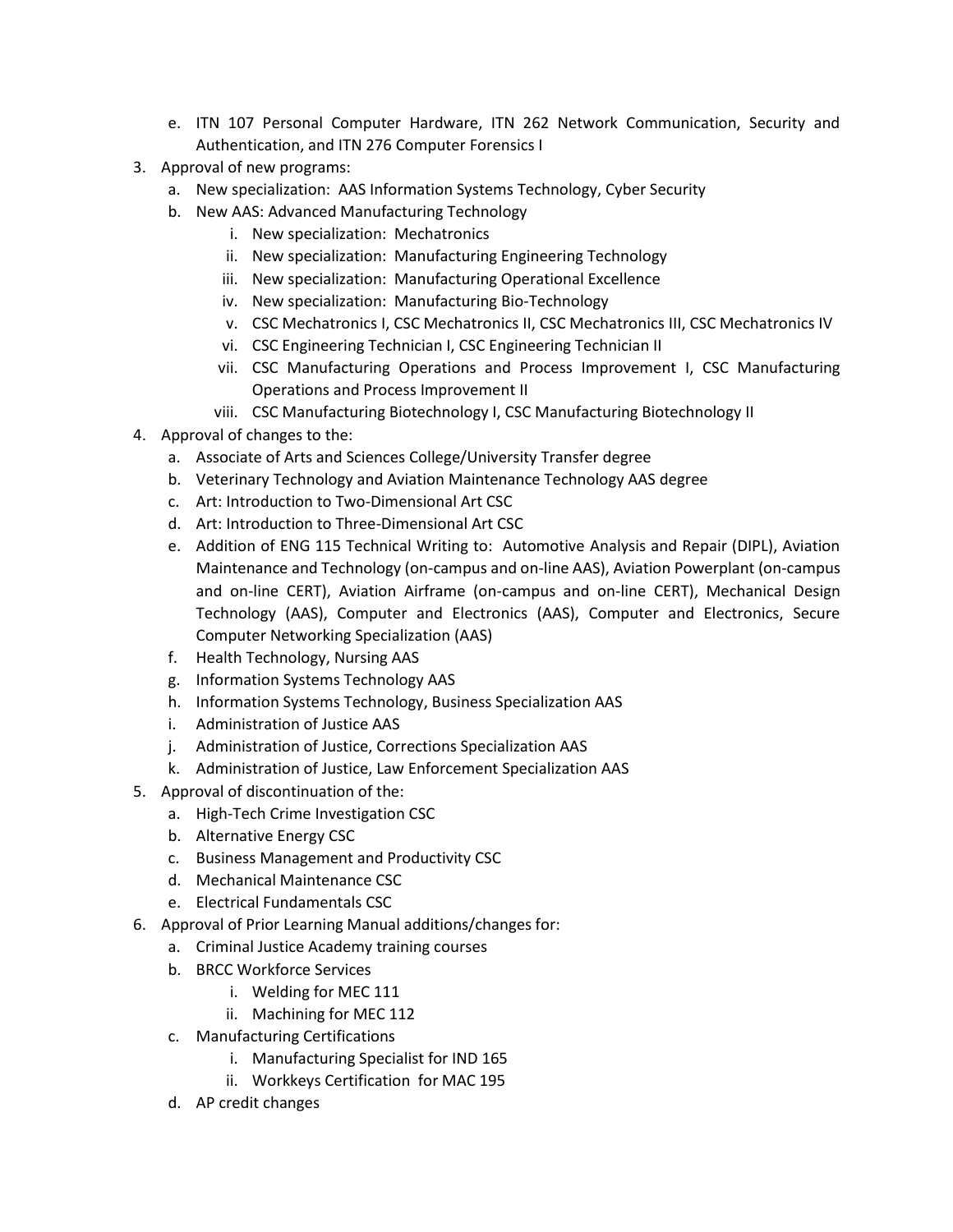- i. Computer Science Principles for CSC 200
- ii. Physics 1 for PHY 201
- iii. Physics 2 for PHY 202
- iv. Remove AP Physics B credit
- v. Title for Spanish Language to Spanish Language & Culture
- e. Changes to Certified Professional Secretary credit

Mr. Tamberrino shared these information items:

Leadership CSC MOU with JMU has been signed and the CSC has been forwarded to SACSCOC for approval.

- 1. GIS (Geographic Information Systems) CSC is tentatively approved by SACSCOC.
- 2. Notification and teach-out plan for the closing of the Augusta Center has been submitted to SACSCOC for approval.

#### **Personnel Report**

Ms. Page reviewed the Personnel report on page 167.

#### **Enrollment Report**

Dr. Downey distributed and reviewed the enrollment report. More BRCC students attend part time now than in the past. There has been a significant decrease in the adult student population so the college has been increasing adult outreach activities to encourage adult enrollment including a presence at county fairs, community centers, libraries, etc.

#### **Foundation Report**

Ms. Kiger distributed and reviewed current information regarding the major gifts campaign- \$8,552,376 with 471 first time donors out of 1140 total donors.

28% of the funds are unrestricted which allows the Educational Foundation Board to utilize funds in a variety of ways for students and the college.

Ms. Kiger reviewed information about the Foundation's Annual fund; there is a goal of \$125,000 for the year with the balance at the end of January at \$89,000. The development committee is hard at work toward the goal, with a lot more personal solicitations than what there has been in the past.

#### **President's Report**

Dr. Downey noted that he will send his goal report to the board by April 15 to use as part of the letter to the Chancellor for Dr. Downey's evaluation.

Dr. Downey is giving his annual presentations to the localities; Dr. Downey thanked the board members for their support of his presentations.

Dr. Downey reported that the VCCS Shared Services are coming quickly-VCCS is working to consolidate several areas early on to save money-leave, travel, and purchasing.

There looks to be about a 4.6% budget cut for the VCCS in the governor's budget which is still being approved, and the college is also planning for an 8.6 % enrollment decline. Administration is working with the VCCS to see if the college can offer retirement incentives. The VCCS is looking at software that helps students with registration, schedule planning, etc.; students input information and this software